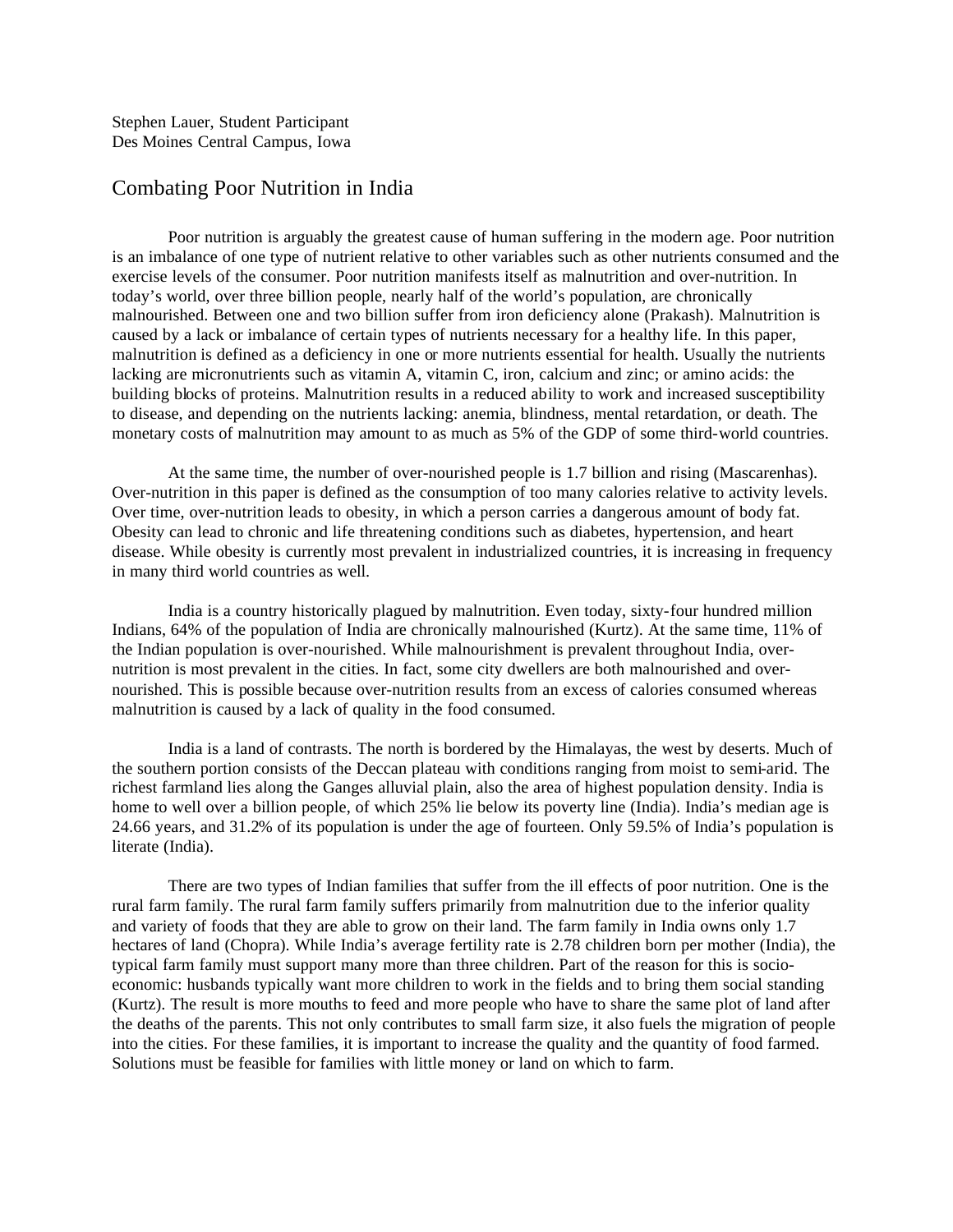The second type of Indian family which suffers from the effects of poor nutrition is the urban family. While malnutrition in rural families tends to result from a lack of land and food, malnutrition in urban families results from a lack of jobs and money with which to buy food (Lochmann). For Indian families that live below the poverty line, an average of 70% of their daily income is used to purchase food (Swaminathan). This leads the urban family to buy the cheapest food available, usually food high in "filler" calories and low in micronutrients essential for health. The lack of micronutrients not only causes the family to buy more food, leading to obesity for some, it can also lead to malnutrition. Thus, solutions for these families need to focus on improving the quality of food imported into the cities from the countryside, and on increasing the income of the urban poor.

Many advances have been made in India over the past several decades. The Green Revolution has been successfully implemented to allow India to produce almost all of the staple grains its people need (Swaminathan). The problem of malnutrition however, is based in the quality of food instead of the quantity.

Historically, the development of new strains of popular grains has been one of the forces allowing for better nutrition. In the past, the only way to create a better grain was through hybridization, in which genes from one plant were transferred to another. Recently however, bioengineering has emerged as a more accurate method of transferring genes to plants, which are then labeled "transgenic." Bioengineering can transfer genes to target plants not only from other plants but from almost any organism in existence. Recently, bioengineering has been used to impart insect and herbicide resistance in crops such as maize, cotton, and rice. It is being used to aid the growth of commonly cultivated crops in hot or dry environments where they would normally yield less. Even more recently, bioengineering has been used to directly increase the delivery of micronutrients to the consumer by increasing the amounts of micronutrients that crops incorporate into their tissues.

There are two obvious ways in which bioengineering can improve the diet of the malnourished. First, bioengineering can be used to directly improve the micronutrient content of an already cultivated food crop through careful manipulation of the genome of the plant. Secondly, bioengineering can be used to increase the desirability of a variety of highly nutritious crops that either don't grow well locally or have fallen out of favor due to the vast improvements made to cereals during the Green Revolution.

An example of the promise of bioengineering to aid the world's malnourished through directly improving food micronutrient comes from the genetically fortified "Iron Rice." In 1997, two Japanese scientists: Toshihiro Yoshihara and Fumiyuki Goto, were able to create a strain of rice with vastly increased iron content (Prakash). They did so by inserting a gene from the fungus *Aspergillus niger* into the rice plant. The gene works by coding for the creation of Phytase: an enzyme which counters the Phytate in the endosperm of the rice seed, thereby suppressing the pathway through which a rice plant destroys its own iron reserves (Prakash). An independently working Swiss group has inserted a gene from *Aspergillus fumigatus* which produces a heat stable form of Phytase that can survive boiling and counter the Phytate that a person might ingest from other sources (Prakash). In addition to having increased iron content, the rice contains elevated amounts of calcium, zinc, and other mineral micronutrients.

Another way the use of bioengineering directly improves food micronutrient content comes in the promising, yet controversial form of golden rice. This rice, so named for its golden color, has been genetically engineered to produce and store beta-carotene in its seeds. It has been observed that each gram of golden rice contains 1.6 milligrams of beta-carotene (Bouis). Thus, if a person consumed 400 grams of rice a day, he or she would receive 107 retinal equivalents in that day. This would not be enough vitamin A for some people, but it would go a long way towards eliminating the blindness that, worldwide, strikes between 250 and 500 thousand young children every year (Bouis). Unfortunately, much of the world's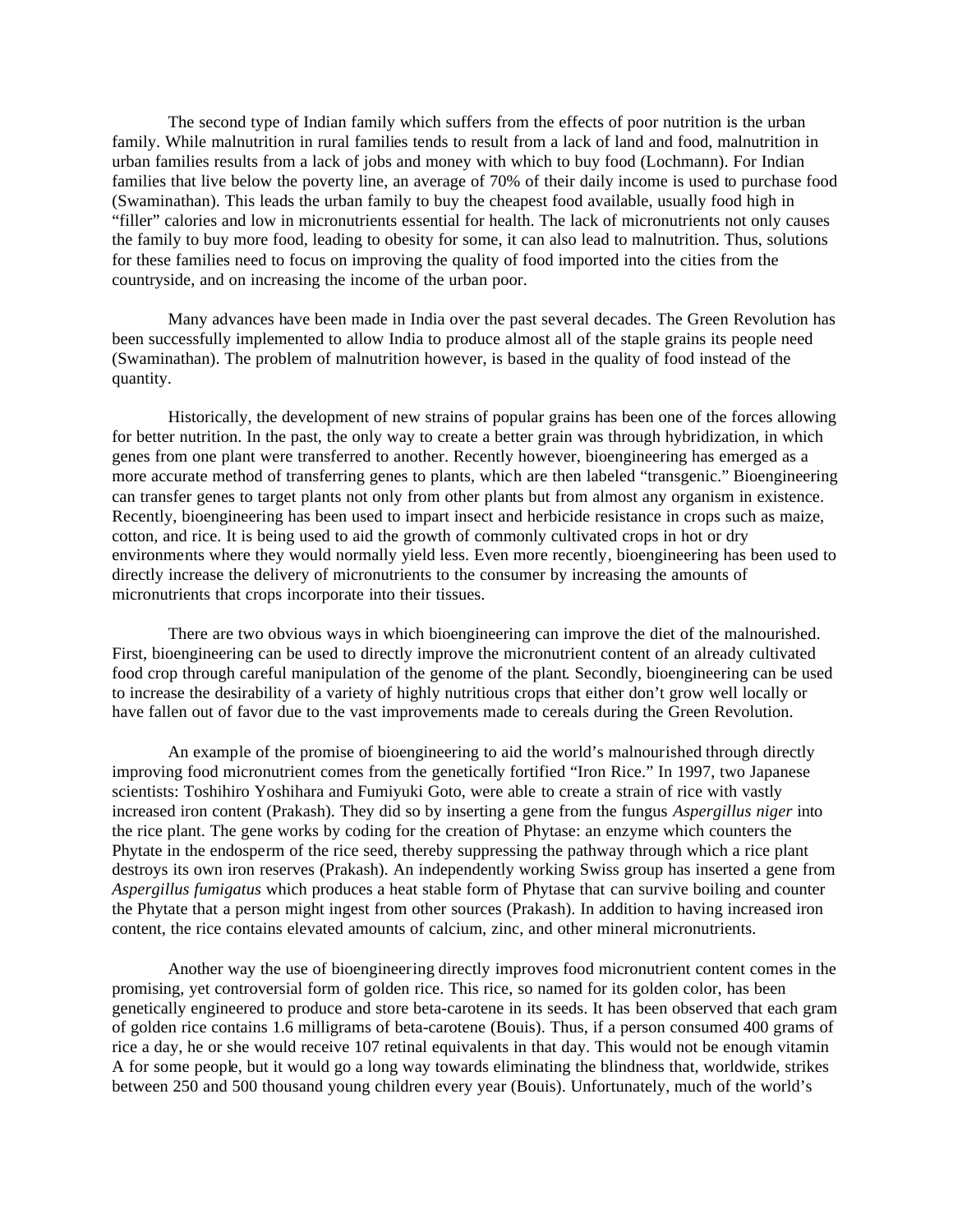supply of golden rice is kept locked away under level four bio-security greenhouses in the Philippines, unable to be used in the fight against malnutrition.

An example of the use of bioengineering to increase the desirability of an already grown crop that doesn't grow well in a certain area is the bioengineering of transgenic chickpeas. Chickpeas are legumes, and as such are high in many of the amino acids that are not attainable from cereals. The high grain diets of the Indian poor often benefit from the complimentary amino acids found in chickpeas (Manning). Unfortunately, chickpeas have fallen out of favor with farmers due to their susceptibility to an insect *Helicoverpa*, which consumes their seeds from the inside out. In bad years, up to 100% of a farmer's chickpea crop can be lost (Manning).

In response to this problem, Indian scientists under the direction of Kiran Sharma have inserted a gene from the bacteria *Bacillus thuringiensis* (Bt) into the chickpea plant (Randerson). This allows the plant to produce its own insecticide, which kills many of the *Helicoverpa* larvae, saving most of the seeds (Randerson). When this strain of chickpeas, known as Bt chickpeas, is ready for distribution, chickpea yields among India's farmers should increase dramatically.

While bioengineered crops such as iron rice, golden rice, and Bt chickpeas can improve nutrition in many developing countries, they hold a particular promise for India. One of the reasons for this is that Indians are predominately vegetarians. This is because the population of India is 81.3 % Hindu, a religion which traditionally prohibits the eating of meat (India). Because of their vegetarian tendencies, the majority of Indians must receive their protein, iron, and micronutrients through plants. Thus, even a minor increase in the nutrient content of plants will have a major impact on the health of the Indian people. While the majority of the health benefits gained through the increasing use of transgenic crops will be through the reduction in malnutrition among rural families, over-nourished people stand to benefit as well. With higher quality food being produced, people would not need to consume as many calories in order to obtain their micronutrients, reducing the dietary imbalance that often leads to over-nutrition among India's poor.

In addition to bioengineering, the industrial fortification of food provides an important tool in the battle against malnutrition and over-nutrition. Through fortification, small quantities of essential micronutrients are added to a food product after harvesting and before it is sold to the consumer. This includes the addition of iodine to salt and the addition of small quantities of iron, zinc, folic acid, and vitamin B to processed grain. Fortification of food is routine practice in industrialized countries (Lochmann), and it would accomplish much for India's urban poor. Because the urban poor generally eat processed foods anyway, the fortification of food would not involve a change in eating habits, likely leading to widespread acceptance. As food fortification would cut down on consumption of empty calories, it is probable that it would reduce the incidences of obesity as well as malnutrition.

In fact, food fortification is already underway in parts of India (Darnton-Hill). There is, for example, a successful program to fortify cow's milk with vitamin A underway in parts of the country (Eighteen Nations Fortify Foods). Other attempts to fortify foods with micronutrients have not been so successful, including one to create vitamin A fortified tea (Darnton-Hill). Programs in Venezuela have succeeded in fortifying wheat and corn with iron and vitamin A (Eighteen Nations Fortify Foods), and there is little reason to doubt that they could work in India as well. This would be especially true in areas where wheat products are already popular among the city-dwellers.

The wealthy children of India's cities face many of the same lifestyle problems that plague American children. These include a lack of exercise---many city children no longer have to walk to school---and a shift in the Indian diet. The shift in diet towards more processed foods affect all urban Indians, however the affluent face a special problem---fast food. Now that the fast food companies have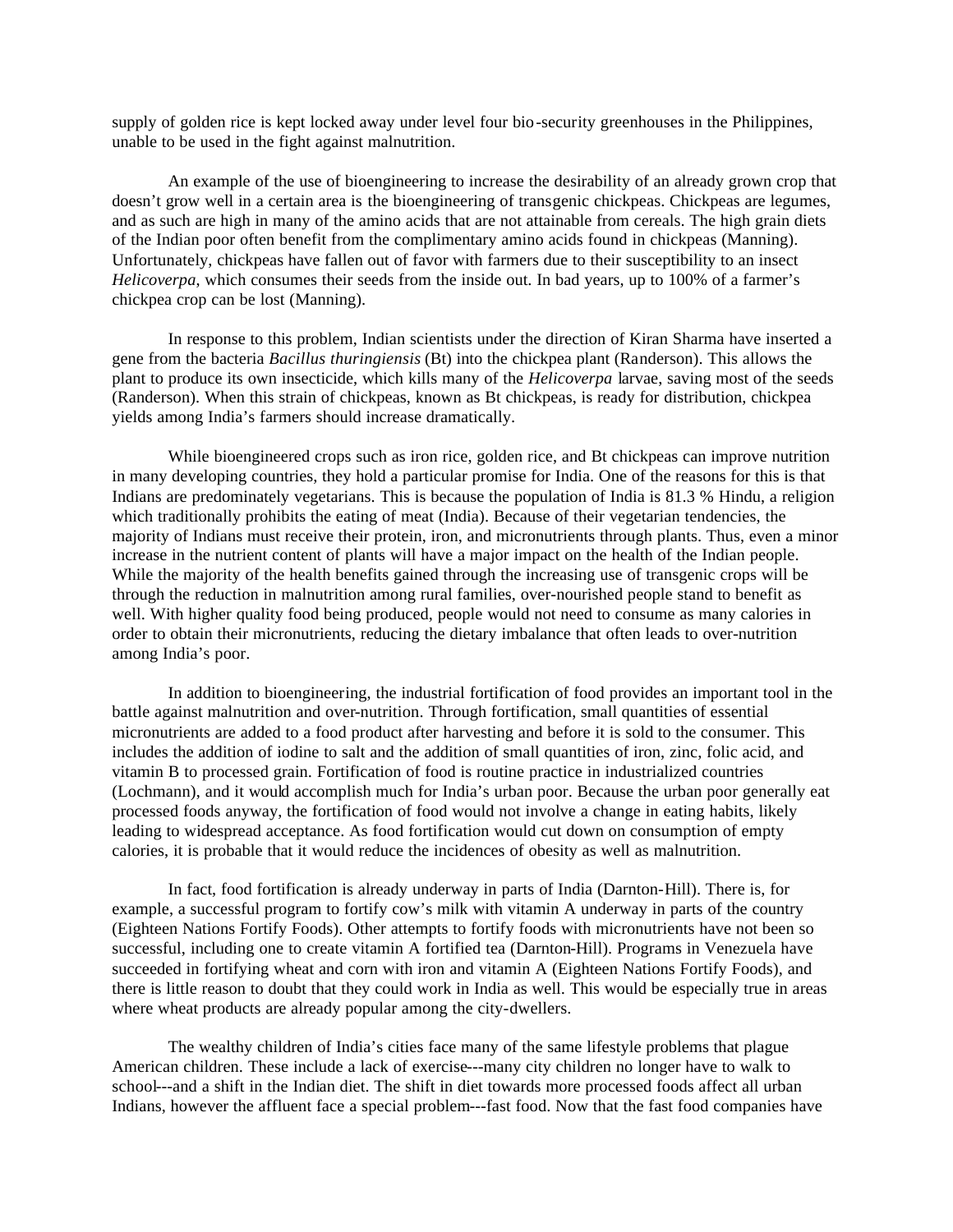markets established in industrialized countries, many are turning their attention towards the developing world (Mascarenhas). Companies such as Coca-cola are working to "stimulate impulse purchasing behavior" in a global market (Mascarenhas). Unfortunately, the affluent people who are targeted for advertising are also among the least active. As the fast food industry expands, India is threatened with an increasing incidence of obesity. In order to curb this rising threat to its health care system, India should look into banning the advertising of fast food to children. This may prevent young people from forming the bad eating habits that lead to obesity and can last a lifetime. In many ways the banning of advertising fast food products to Indian children would be similar to banning cigarette advertising directed at American children; both are instances of government intervention designed to improve the health of citizens while saving government money.

In order to relieve malnutrition and prevent obesity, India's government must continue taking an active role in the affairs of its citizens. The benefits of the eradication of malnutrition would be enormous, not only in terms of the alleviation of human suffering, but in financial terms as well. The decreased ability to work resulting from malnutrition alone can result in up to a 5% loss of gross domestic product (Bouis), and gaining back this productivity would boost India's economy substantially. In addition, some of the 70% of the income of the poor that goes towards food (Swaminithan) could potentially be spent on other goods and services, creating new domestic markets for Indian products. It is estimated that an efficient solution to malnutrition would cost a country only a third of a percent of GDP (Bouis), which would be more than made up for by the 5% regained in lost labor. The problem then is not a lack of long term profit, but a lack of strategy and starting capital.

For a micronutrient supplement program to be successful, it must target the poorly nourished in both rural and urban areas. At least initially, it should focus on women and children; who suffer the most from debilitating malnutrition (Swaminithan). In rural areas, the strategy should focus on quality farm production; in urban areas it should focus on food fortification and control of fast foods.

Quality farm production means not only the development of new and better crops through both hybridization and bioengineering, it also involves the distribution of these crops to the farmers and the economic incentive necessary to plant a variety of crops. Improved crop yie ld is beneficial not only to the farmers, who can make more money off their limited land, but to the environment as well. Greater yield per unit land means that, in the long run, less forest will be converted to agricultural land for the sole reason that there is not enough quality food to go around. Transgenic crops are especially beneficial because many of them do not require as much pesticide or fertilizer as standard crops do, leading to less pollution of the water with agricultural runoff. In addition, improved varieties of traditional crops will make it profitable for the farmers to economically plant crops high in micronutrients; thereby increasing the health and well being of India's rural population. Thus, India should thoughtfully expand its biotech industry while taking measures to insure the distribution of the resulting technology to the farmers.

Because bio-engineering is not universally accepted in India (Randerson) the government will have to address the concerns of its citizens. Many, such as anti-biotech advocate Suman Sahai feel that "the people are completely excluded from the decision making process," and that bioengineering is just another attempt for foreign corporate giants to control the Indian economy. Others feel that transgenic crops are not safe or fit for human consumption (Randerson). The best way to address these concerns may be to allow the planting of transgenic crops by farmers and to demonstrate through their successes the right of bioengineered foods to exist. India has already begun to do this, approving the planting of Bt cotton in 2002 and the field testing of Bt chickpeas and transgenic rice with the intent to commercialize not long thereafter (Randerson). In addition to such a demonstration, the government could use billboards and other forms of advertising to gain the confidence of the public.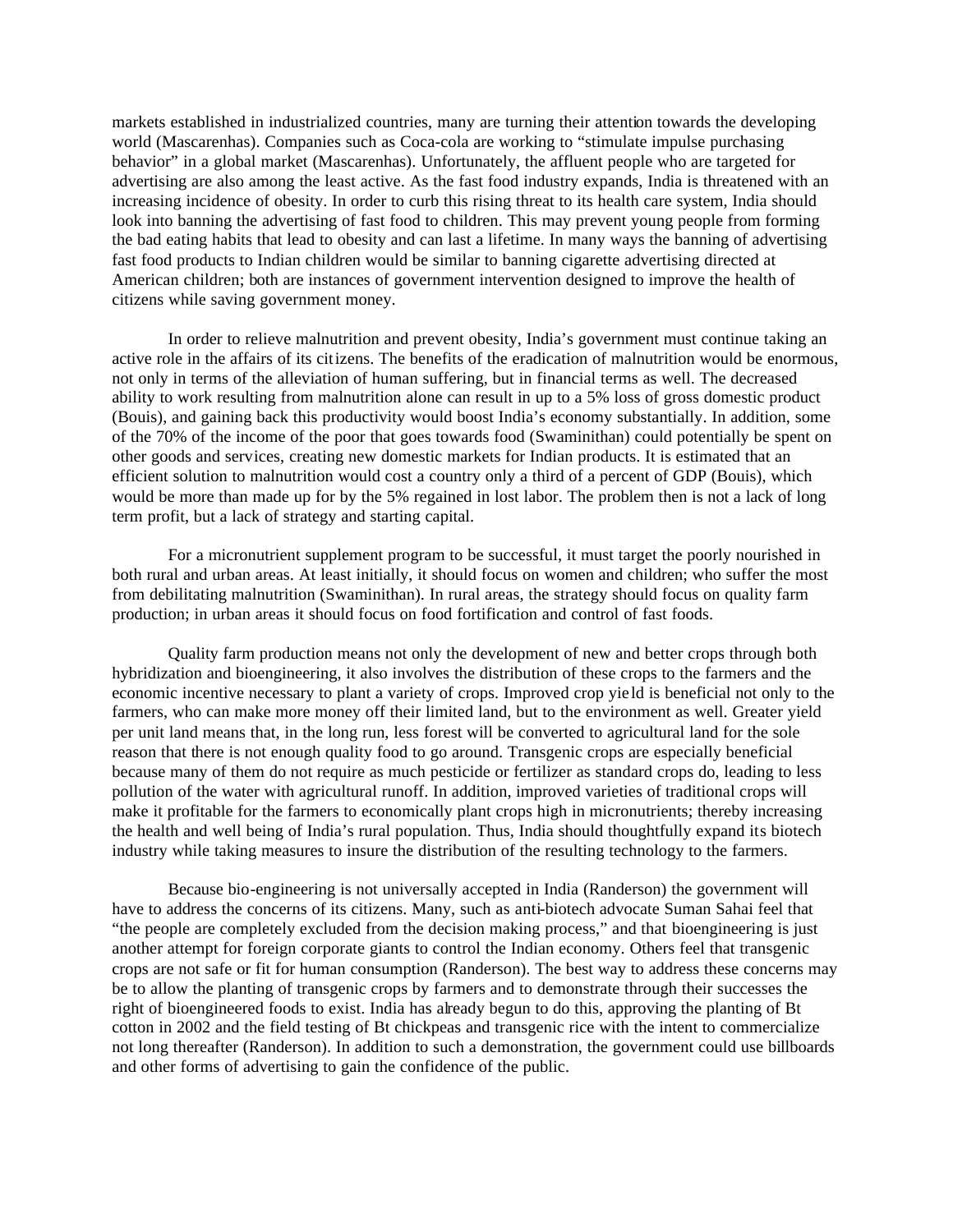To alleviate the problems of urban malnutrition and the over-consumption of empty calories, the government of India should continue to explore the possibilities of food fortification. It has already taken the first steps with the fortification of milk with vitamin A and iron, but it needs to continue to explore the fortification of processed grains, especially wheat. The largest problem to overcome would be the lack of existing factories and other buildings necessary to begin a food fortification program, however, an investment here would pay off many fold in the long run. Food fortification would be especially beneficial in conjunction with the farming of increasingly micronutrient-laden foods. The dual targeting of urban and rural malnutrition would work wonders for the health of India's people.

In order for India to succeed in its task of eliminating malnutrition and curbing obesity, the United Nations and the developed world need to lend their support. This support could take the form of partnerships between developed nations' universities and companies with those of India in order to promote food quality and security. In doing this, the developed nations would contribute to India's intellectual and physical capital, providing the initial resources necessary for India to develop its agricultural and food fortification systems. An example of such a relationship is the relationship that currently exists between the McKnight Foundation and the developing world. Since 1995, this group of philanthropists and scientists from the United States has contributed \$12 million to scientists in developing countries, supporting a variety of partnerships between them and the developed world (Manning). In addition to the McKnight Foundation, organizations such as the World Food Prize award money and prestige to individuals and groups who make a difference in the food security of developing countries. Once the initial resources are invested, India is likely to continue moving forward in a manner that is self-sustainable. It is of paramount importance that all partnerships between Indian scientists and companies and those of the developed world are mutually beneficial and non-controlling. Through cooperation, such initiatives will not only prove of immense benefit to India's people, but will yield results in the developed world as well.

In order for malnutrition to cease to plague the Indian people, India's government and private sectors will have to step up their efforts. They should focus on improving the crop yield and quality in the countryside, the fortification of food for urban residents, and the control of habit-forming advertising directed towards children. In order to achieve better nutrition for its citizens, India's government should continue the thoughtful expansion of its biotech industry as well ad traditional breeding programs. It should invest in the system necessary for the routine fortification of food, concentrated in the cities. Developed nations should by no means stand idle. It is through partnerships between the scientists and companies of developed nations and their Indian counterparts that India will acquire the needed capital to implement these programs. It is through the world's continued involvement in the affairs of the Indian people that the crippling specter of Indian malnutrition and the rising menace of Indian obesity may at last be eliminated.